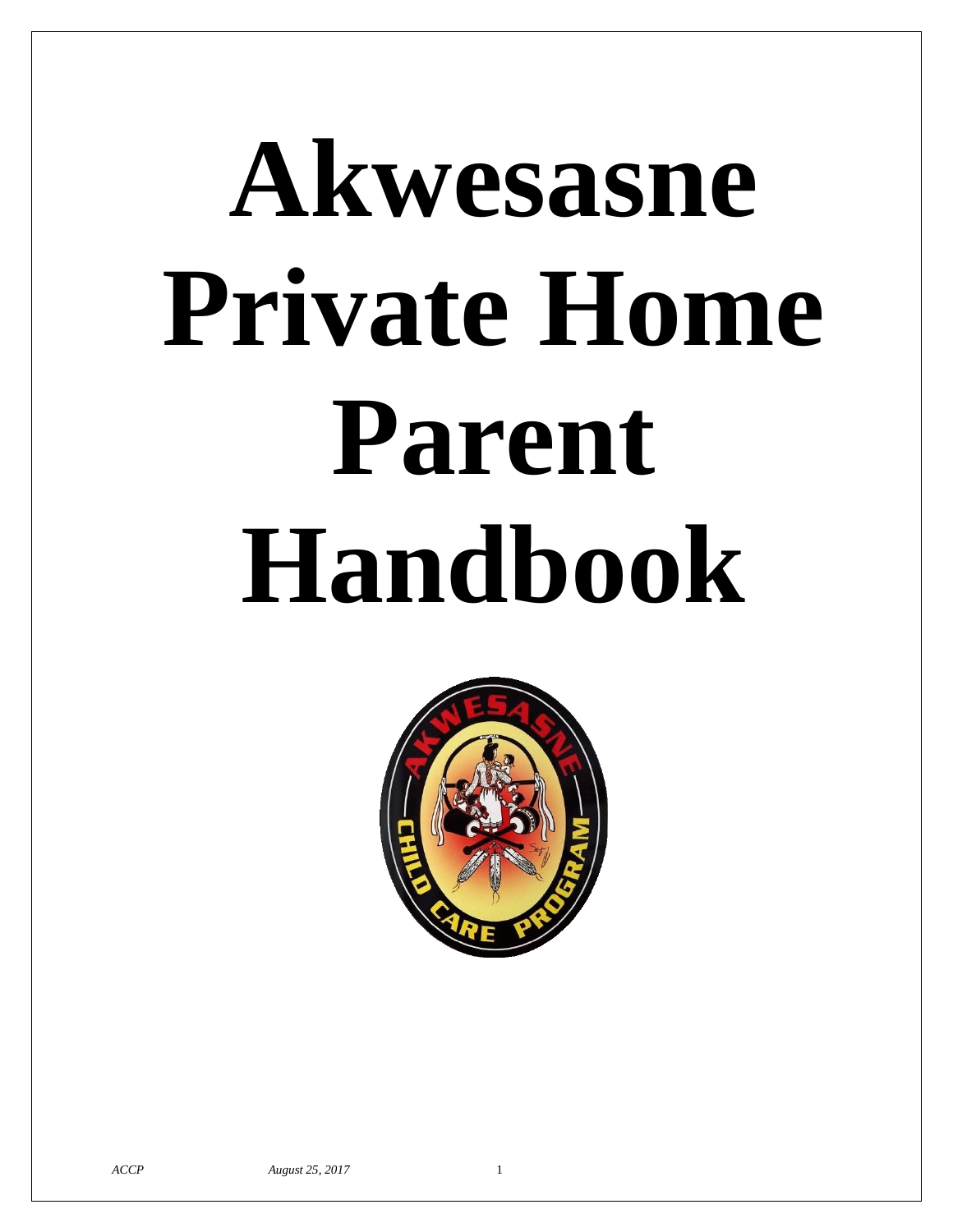| <b>INDEX:</b><br>PAGE:                   |
|------------------------------------------|
|                                          |
|                                          |
|                                          |
|                                          |
|                                          |
|                                          |
|                                          |
|                                          |
|                                          |
|                                          |
|                                          |
|                                          |
|                                          |
|                                          |
|                                          |
|                                          |
|                                          |
|                                          |
|                                          |
|                                          |
|                                          |
| Emergency Management Policy & Procedure7 |
|                                          |
|                                          |
|                                          |
|                                          |
| 9.                                       |
|                                          |
|                                          |
|                                          |
|                                          |
|                                          |
|                                          |
|                                          |
|                                          |
|                                          |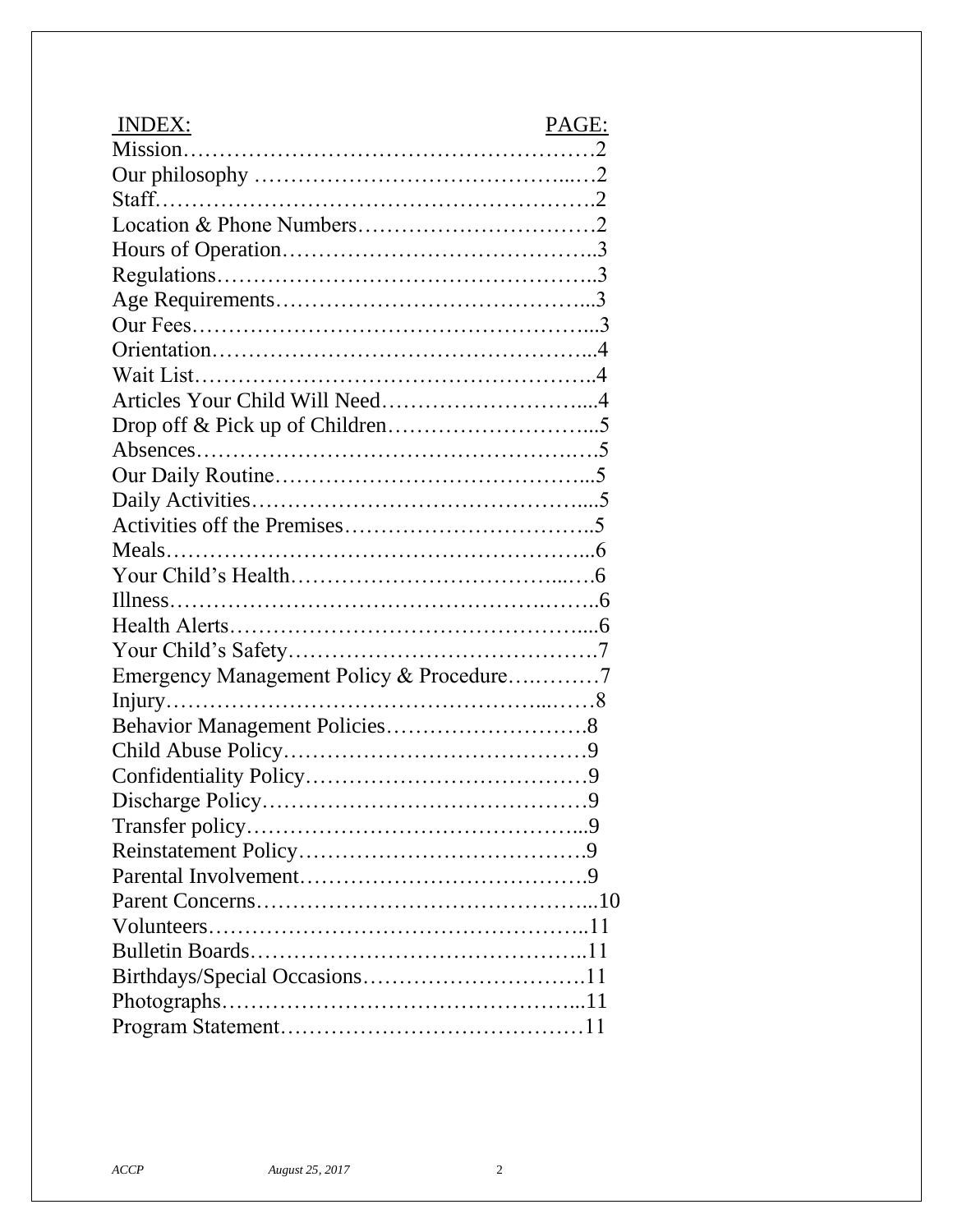# **The Akwesasne Child Care Program**

## **Mission**

The Akwesasne Child Care Program is committed to providing a program of excellence, through a wholistic approach inclusive of:

- Promotion of parent involvement and communication.
- Necessitate high standards of nutrition, hygiene, health, safety, and physical activity.
- Professional, certified and registered Early Childhood Educators.
- Inclusion of Mohawk culture and language.
- Emergent curriculum.
- Maintaining and superceding the Ministry of Education licensing and standards.

## **Our philosophy**

To provide your child with warm, loving, quality care in a professional and culturally appropriate setting that enhances their growth and development.

## **Staff**

The majority of our team is trained, certified, and registered as Early Childhood Educators under the College of Early Childhood Educators. With many years of experience working with young children they make up a great team, always willing to work with you on child care issues.

## **Location & Phone Numbers**

**Kawehnoke Child Care Center 613-938-5067** 10 Community Center Road Akwesasne, ON

**Kanatakon Child Care Center 613-575-1915**  21 Park Street Akwesasne, QC

**TsiSnaihne Child Care Center 613-575-1171** 117 Snye School Road Akwesasne, QC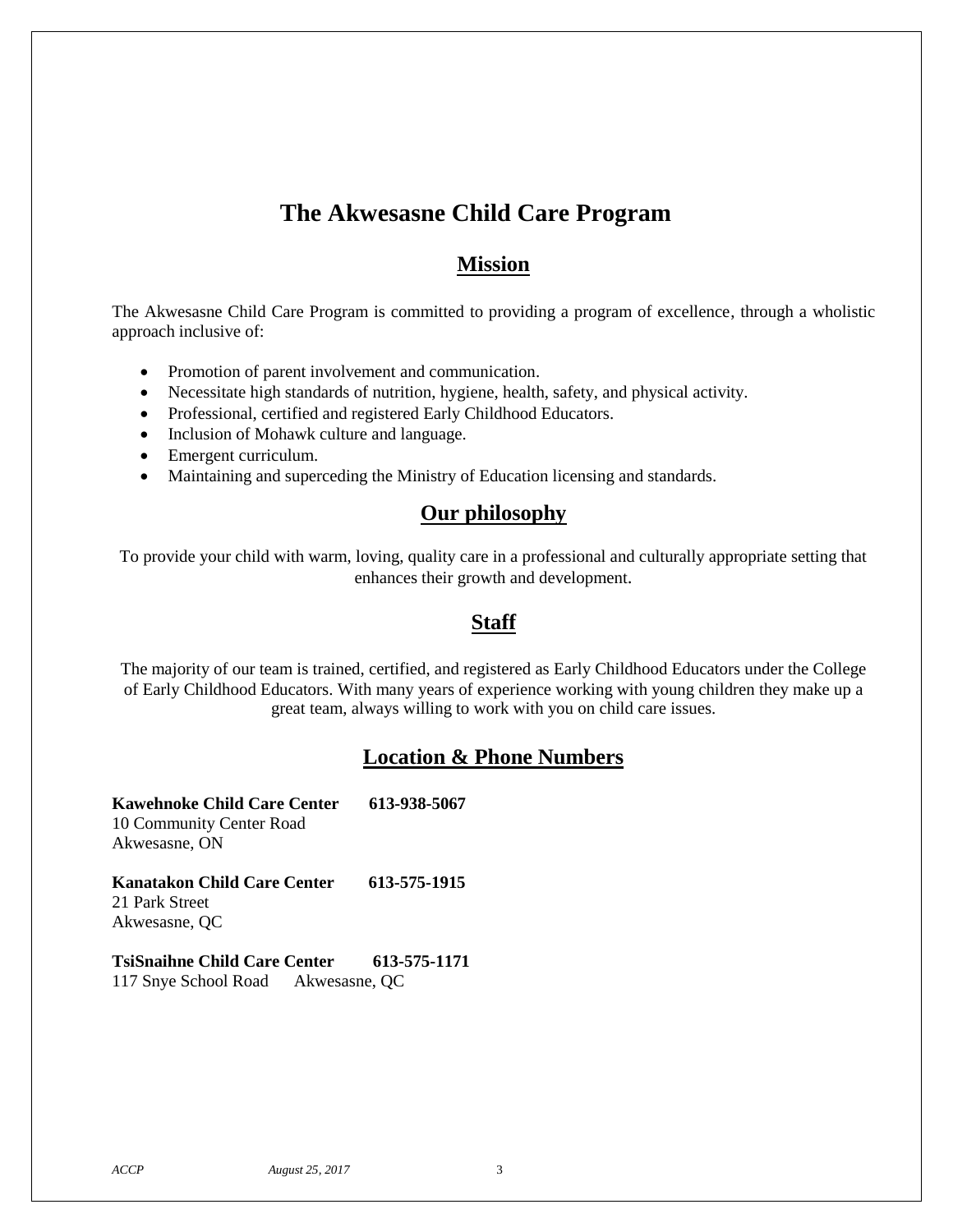## **Hours of Operation**

Our Centers are open year round, and offer full time care from 7:30 a.m. to 5 p.m., Monday through Friday.

We are closed for statutory and MCA designated holidays, as well as 3 specified Professional Planning Days. Observed holidays are: Good Friday, Easter Monday, Jake Fire Day, Victoria Day, National Aboriginal Awareness Day, Canada Day, Civic Holiday, Labour Day, Thanksgiving Day, Remembrance Day, Christmas Day, Boxing Day, New Year's Day.

Unexpected and emergency closures and delays will be announced on CKON radio.

## **Regulations**

Our Child Care Centres are licensed by the **Ontario Ministry of Education,** and must adhere to the **Child Care and Early Years Act 2014**, as well as the principles of Early Childhood Education.

## **Age Requirements**

Our child care centres welcome the following:

**Infants**: 3 months – 18 months

\*Kawehnoke and Kanatakon Only

**Toddler**: 18 months – 2.5 years

\*child must be walking, 2 can be 16 months in a classroom of 10

**PreSchool**: 2.5 years – 6 years

\* Child should be potty trained.

## **Our Fees**

We charge a flat weekly rate of \$80 for pre-school aged, \$100 for infants and toddlers. Child care fees are based on enrollment, not attendance, therefore fees are charged weekly & during holidays.

- One Leave Day is earned per month, per child, and cannot accrue past a year, nor can credit be issued if unused.
- Billing is done every Friday by center Supervisors, bills will be placed in child's cubby, & payment is due within 10 days. Inquiries about your account balance can be made at any time.
- If your account accrues past \$200 you will be issued a Termination Notice and refused care.
- A \$25.00 fee will be charged for NSF checks.
- Payroll deduction for child care services is available for MCA employees.
- Discounts are issued for multiple children and if you are a student.

.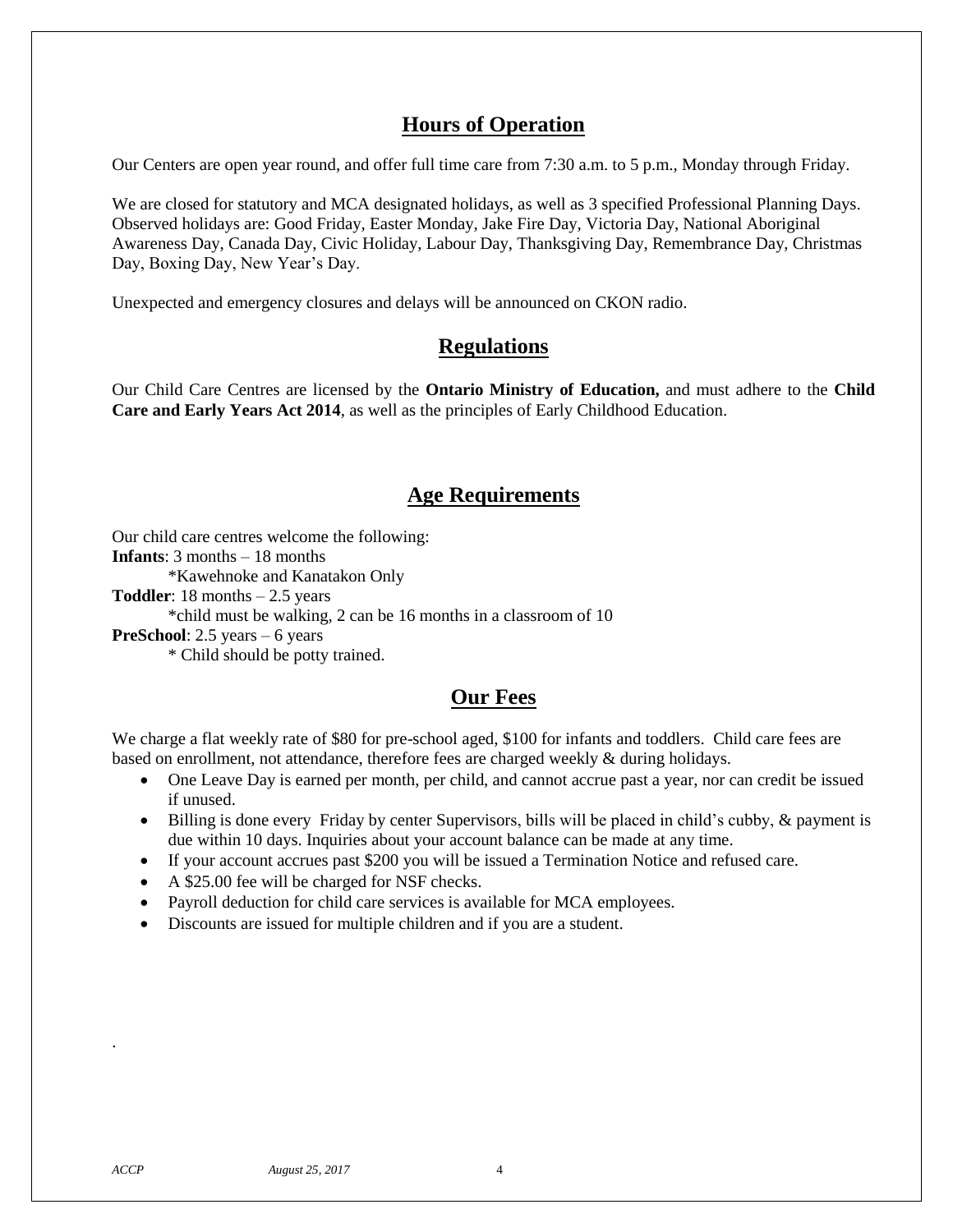## **Orientation**

In order to introduce our new families to the program the following process takes place:

- a) A site visit is organized with a family member, preferably the primary caregiver. During this time the child is brought to the playroom. If the child is comfortable, the supervisor will take the caregiver on a tour of the building and conduct a "Parent Orientation" discussion with them. If necessary, the child may tag along. This should occur in the morning, because this is the busiest time for the program. The site visit can last as long as the caregiver wishes, usually up to an hour.
- b) As close as possible to the time of the site visit, the child will come in for a half day. The child will be expected before 9:30 am and remain in the program until about noon, when the child is to be picked up. The child does not nap on that day, but is introduced to the sleep room routine. If the child is transferring from another child care or the Private Home Day Care program, it may be agreed to forego this step.
- c) The next day, and on the following days, the child will come in before 9:30 am and remain for the rest of the day. Staff will be prepared for signs of separation anxiety, and keep in close contact with concerned family members. Staff know that if the child eats and naps, he/she is adjusting well.

## **Wait List**

At times when the spaces are filled at the center you wish to enroll your child, a wait list will be created.

Parents will be notified that their child will be placed on a waiting list when a completed application has been submitted to the center supervisor with confirmation from the supervisor as "complete". Supervisor will let parents know the approximate wait times and offer a space at another center if available. There is no fee for placement on the wait list. Parents are encouraged to call the center periodically to let the supervisor know they are still interested in the space or to let the center know that they have found alternate care.

A parent can call the center and ask where the child is on the waiting list. The center supervisor or staff can reference the list that is kept confidential and let them know if they are 1,2,3, etc on the Toddler or Preschool or Infant list.

## **Articles Your Child Will Need**

We ask that you supply your child with the following items:

- Diapers, wipes, diaper creams.
- Formula & baby food for infants.
- A full extra set of clothing and indoor shoes (label all articles, because we cannot be responsible for lost articles)
- Appropriate foot wear refers to sneakers and socks
- A blanket for nap time
- Notes will be sent home when children require additional clothing.
- Clothing should be weather appropriate: hats and mittens, etc as children go outside daily.
- **Note: For safety reasons, open-toed shoes, sandals, slippers are not allowed.**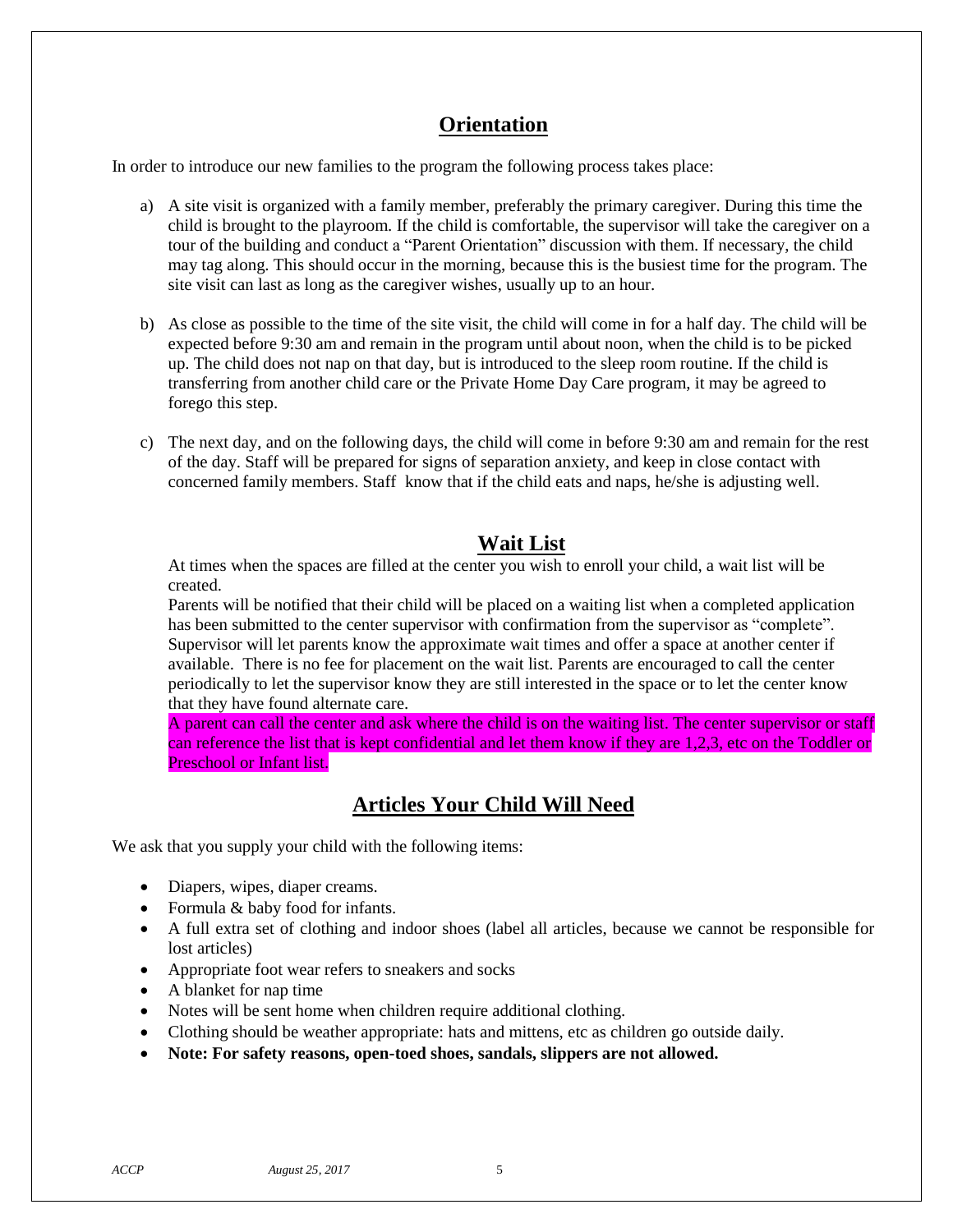# **Drop off & Pick up of Children**

Your child should arrive no later than 9:30 a.m. unless you have made prior arrangements with the program staff, disruptions after 9:30 are difficult. Please apply sunscreen and or bug repellent to your child at home or upon arrival at the center, and leave toys in the car.

Closing time at each of our centres is 5 p.m., and only authorized persons are allowed to pick up your child.

When you arrive after 5 pm., three times in a short period, your childcare services will be terminated. If after one hour, we have not reached anyone, the Akwesasne Mohawk Police will be notified.

## **Absences**

If your child is going to be absent for the full day, we encourage you to let the program staff know.

If your child is going to be late due to an appointment, or will be picked up early, we encourage you to notify our centre, and make prior arrangements with the supervisor.

## **Our Daily Routine**

Upon arrival, please park at the two designated unloading spaces, and request to be buzzed in. All three of our centers are secured by lock and video surveillance.

Once in, go to the child's cubby and assist her/him to remove outer clothing. Notify a staff member of your presence and ensure that your child has been **signed in** for the day. Then bring your child to his/her designated playroom.

It is your responsibility to check your child's cubby each day for notes from the teacher, clean or soiled clothing, or special art projects to take home.

At the end of the day, you can gather your child from his/her room and you will need to sign him/her out. Daily practices of signing in and out are for emergency purposes and a requirement of the Early Years Act 2014.

## **Daily Activities**

Daily activities at our child care centers are planned to promote the development of the "whole child". These include:

- Mohawk culture Physical Fitness Creative Experiences Art and Music Gross / fine motor skills Drama and Role play Behavior Management Cognitive development Language Development Social Skills/Manners Problem Solving skills Circle/Learning Time Counting Hygiene Self Help Skills Potty Training Routine & Structure
	-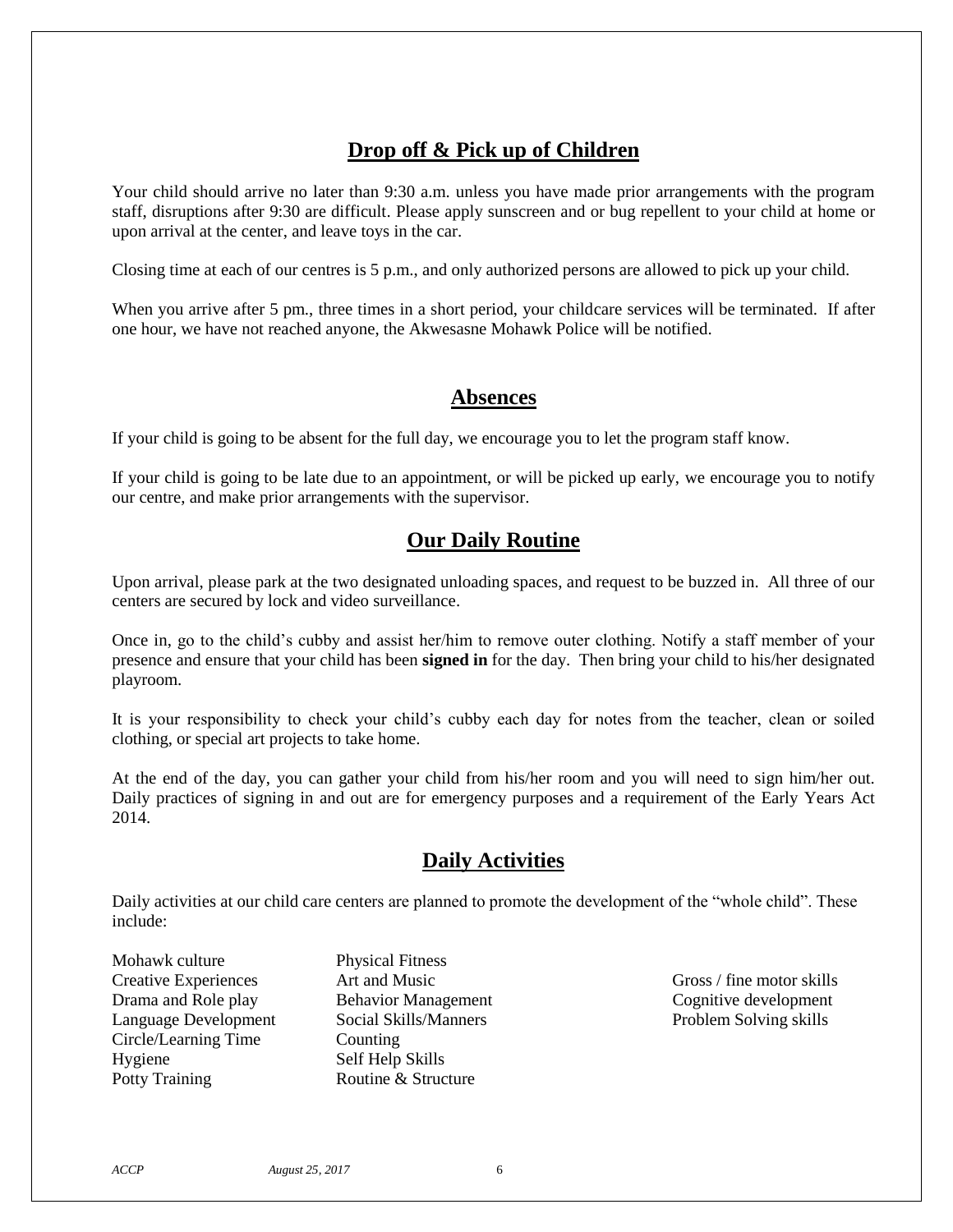## **Activities Off the Premises**

Staff take the children for walks in the areas local to their centers. Staff will wear reflective clothing, carry emergency info for each child, a cell phone, an emergency kit, a list of children in attendance that day. There are also field trips with the permission of the parent/guardian. Chaperones may be required depending on the developmental abilities of the child.

# **Meals**

The child care centres provide a morning snack, a hot lunch and an afternoon snack. Weekly/seasonal menus are posted in each playroom, and distributed to parents periodically.

These menus are carefully developed by the child care staff/cooks/supervisors, in consultation with a nutritionist.

Special dietary needs and allergy notifications must be provided by the parent, with written instructions.

# **Your Child's Health**

#### **Our Policies:**

**Your child's immunizations must be up to date** (as per Child Care and Early Years Act 2014). Upon admission and during their stay.

If your child is not well enough for outdoor play, then the child must be kept at home. We provide at least 2 hours a day of outdoor play, weather permitting (as per Child Care and Early Years Act 2014).

Your child must have adequate clothing for weather conditions.

If your child becomes ill while in our care, we will call you to come and pick up your child.

#### **If you bring a visibly ill child in for care we reserve the right to refuse them at the door for the health of the other children.**

We will administer only prescription medication to your child, and a "Medical Tracking Form" will be provided which must be filled in and signed.

## **Illness**

## **Keep Your Child Home When:**

*(To ensure the over all health and safety of enrolled children and our staff members)*

• Child's temperatures exceeds 101 degrees F in the morning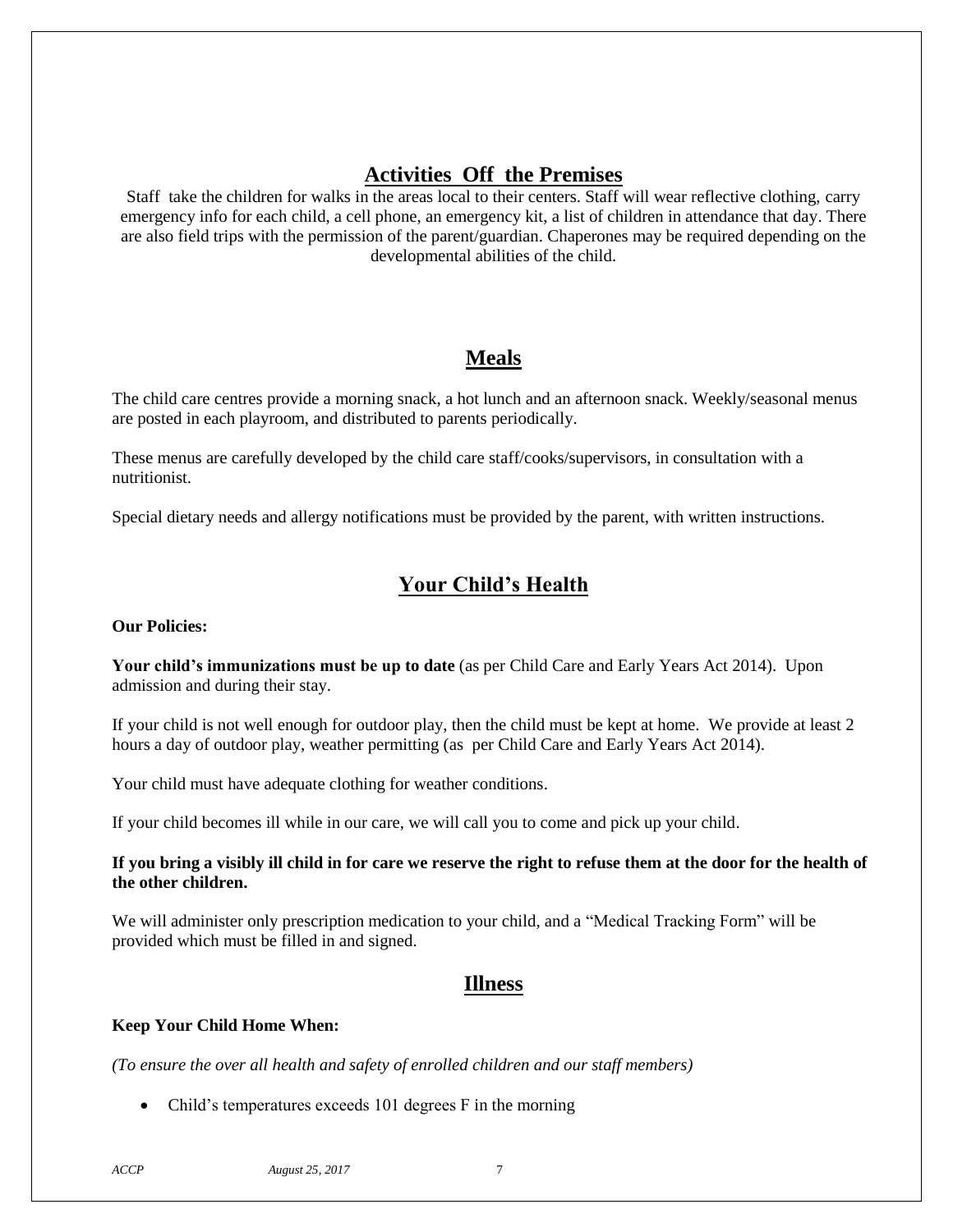- Child has an upset stomach, recent vomiting or diarrhea
- Child has an undiagnosed sore/ rash that is weeping/draining
- Child has a infectious disease
- Child has a communicable disease
- Child has scabies or head lice

If your child displays any of the above symptoms upon arrival, we reserve the right to turn the child away. If symptoms occur during the day, you or the designated emergency contact will be notified to come and pick up your child. A doctor's note to return may be requested.

# **Health Alerts**

We post health alerts on the outside doors of the child care facilities. Please let us know immediately if your child has been diagnosed with a communicable or infectious disease such as chicken pox or impetigo. These alerts will let other parents know to watch for symptoms in their child.

# **Your Child's Safety**

All three Child Care Centres are licensed by the Ministry of Education and as such must comply with yearly fire and health inspections as per the Child Care and Early Years Act 2014.

Each Child Care Centre has its own evacuation procedure to follow. These procedures are posted in each room.

In the event of a building emergency, staff will remain calm and escort the children from the building to a nearby site. The children's sign in attendance records and emergency information will be carried with staff. This designated site has been previously identified as a place where adequate shelter can be provided. How to proceed from here will be decided by those professionals in charge.

In the event of an outside disaster, staff and children will remain in the building if it is safe. When the staff are contacted as to the nature of the disaster, decisions will be made as to what action is to be taken.

#### **It is vital for parents to communicate changes in emergency contact information to program staff and to ensure they sign in and out their child daily.**

## **Akwesasne Child Care Emergency Management**

Each Akwesasne Child Care Center has Emergency Management Procedures. In the event that an Emergency has occurred at the center and regular care resumed, parents will be notified through email, radio announcement on CKON, and a note home. In the event that an Emergency has occurred at the center and the center needs to be evacuated, the staff and children will relocate to the Emergency Relocation Site. Parents will be contacted by telephone. In the event that a parent or emergency cannot be reached a sign will be left at the entrance to the Child Care Center to let parents know where they can go to pick up their child. An ACCP staff will also be present at the Child Care Center to direct parents to the Emergency Relocation Site. Parents will also be given information as to when and how normal operations will resume as soon as that information becomes available. Emergency Information posters are outside each classroom door. Please look over this info as you drop off/pick up your child/children.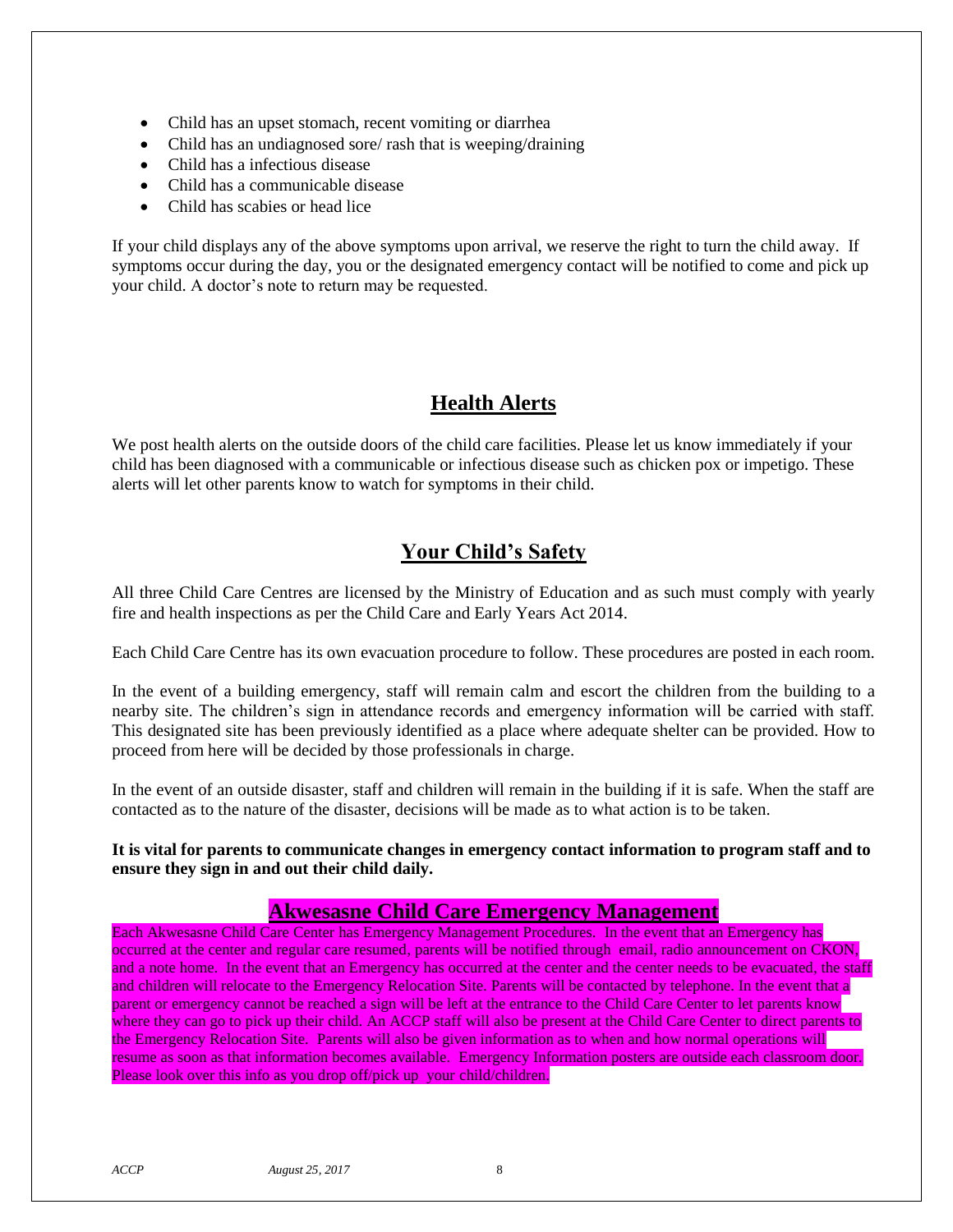# **Injury**

All minor injuries will be treated on site (bumps, cuts, bruises, etc.). Staff do their best to prevent children from hurting themselves and/or each other. We will call parents to inform them, and ask that they sign an accident report.

In case of a more serious injury, we will:

- 1. Call the ambulance
- 2. Call the child's parents and/or designated contact person to meet us as soon as possible at the nearest hospital
- 3. Follow any instructions for treatment and care indicated by the parent on the Emergency Treatment Consent Form

When such serious incidents occurs, we complete **Serious Occurrence Reports** to be submitted to the program manager and licensing agency.

# **Additional Policies**

## **Behavior Management Policies:** (reviewed and signed annually by all staff)

- To guide your child by direct positive reinforcement using verbal feedback
- To redirect your child in a positive manner to assist in problem solving
- No child is allowed to hurt him/herself or others.
- Your child is encouraged to use all toys/equipment in an appropriate manner
- Your child is not allowed to wander from their age grouping
- Your child will be given the opportunity to express their wide range of emotions
- Biting, pinching, scratching, hitting and pushing are normal forms of communication for young children, however, they are not socially acceptable; staff implement safe strategies to minimize these behaviors

## **Prohibited Practices**

ACCP employees, students, and volunteers are NOT ALLOWED to conduct or permit:

- A. corporal punishment of the child;
- B. physical restraint of the child, such as confining the child to a high chair, car seat, stroller or other device for the purposes of discipline or in lieu of supervision, unless the physical restraint is for the purpose of preventing a child from hurting himself, herself or someone else, and is used only as a last resort and only until the risk of injury is no longer imminent;
- C. locking the exits of the child care centre or home child care premises for the purpose of confining the child, or confining the child in an area or room without adult supervision, unless such confinement occurs during an emergency and is required as part of the licensee's emergency management policies and procedures;
- D. use of harsh or degrading measures or threats or use of derogatory language directed at or used in the presence of a child that would humiliate, shame or frighten the child or undermine his or her self-respect, dignity or self-worth
- E. depriving the child of basic needs including food, drink, shelter, sleep, toilet use, clothing or bedding;
- F. inflicting any bodily harm on children including making children eat or drink against their will.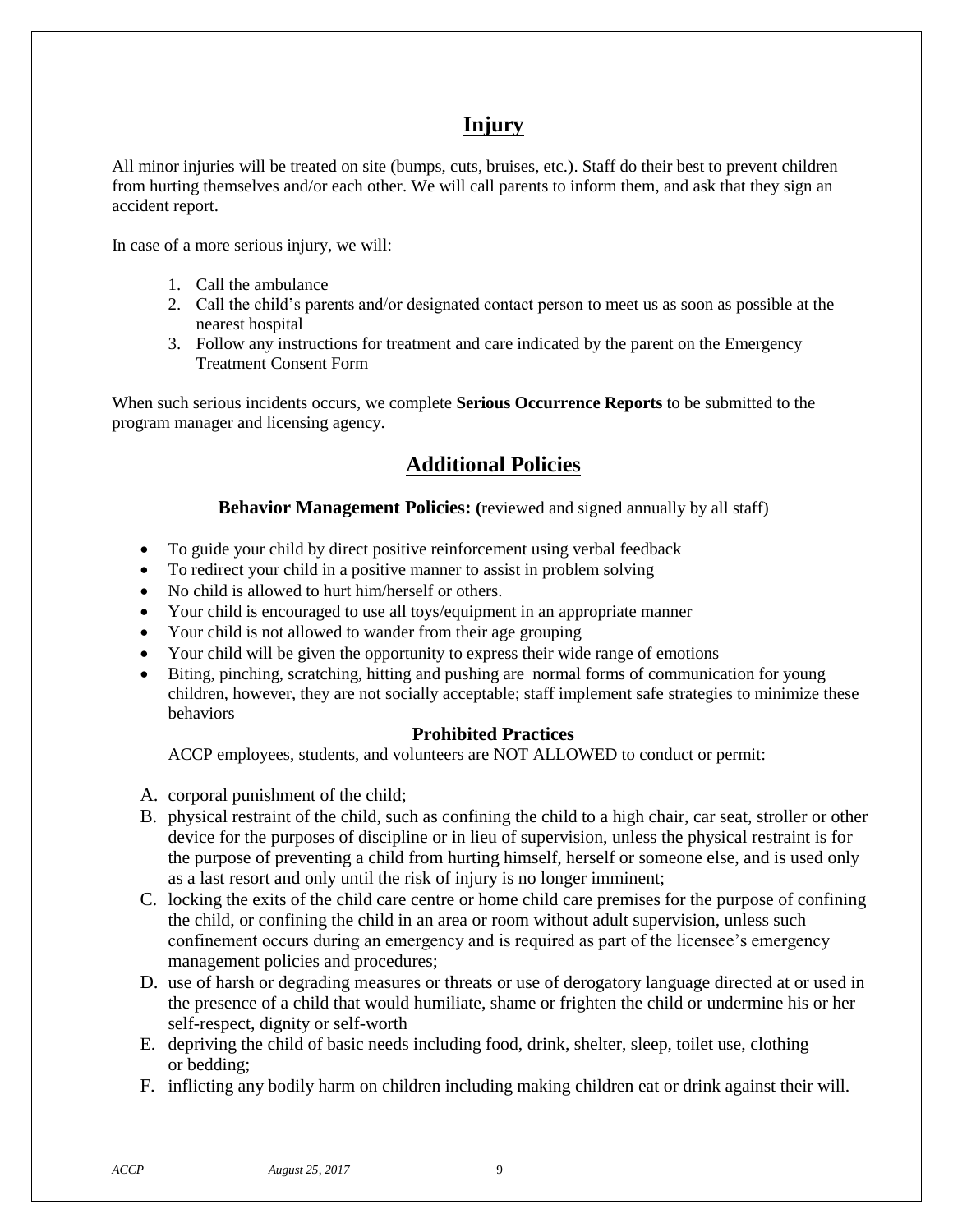# **Child Abuse Reporting Policy**

If our staff have any reason to believe a child is being abused or neglected, we are mandated by law to contact Akwesasne Child and Family Services.

If our staff have any reason to believe a parent is driving with a child in the vehicle while under the influence of drugs or alcohol, we are obligated to notify the Akwesasne Mohawk Police.

Akwesasne Child Care Program staff are bound by the College of Early Childhood Educators to conduct themselves in an appropriate manner and any type of abuse will not be tolerated.

# **Confidentiality Policy**

All information contained in your child's record is considered privileged and confidential. Access to your child's record without consent will only be given to courts with a warrant or court order, Ombudsman, authorities vested in Provincial or Federal Statutes, Minister of Education, or the coroner's office, or his/her delegate.

# **Discharge Policy**

We ask that you let us know as soon as possible when you wish to withdraw your child. If your child is absent for more than one week and you have not notified the supervisor we will fill your child's position. In addition, you will be charged for the week your child has been absent.

We also reserve the right to cease child care services, if you do not follow our policies, pay your fees, or it is determined by staff that our program cannot meet your child's needs.

# **Transfer policy**

In the event that parents request their child be transferred to another child care site or to the Private Home Day Care program, any outstanding fees must be paid in full prior to transfer. However, unused leave days will be carried over to the next program.

# **Reinstatement Policy**

If at any time, you require our services again, simply call our office and your child's name will be placed on a waiting list. Any outstanding fees must be paid in full prior to re-admittance.

# **More About Our Program**

## **Parental Involvement**

We encourage you to come and observe your child while they are involved in our child care program, and to express concerns and ask questions.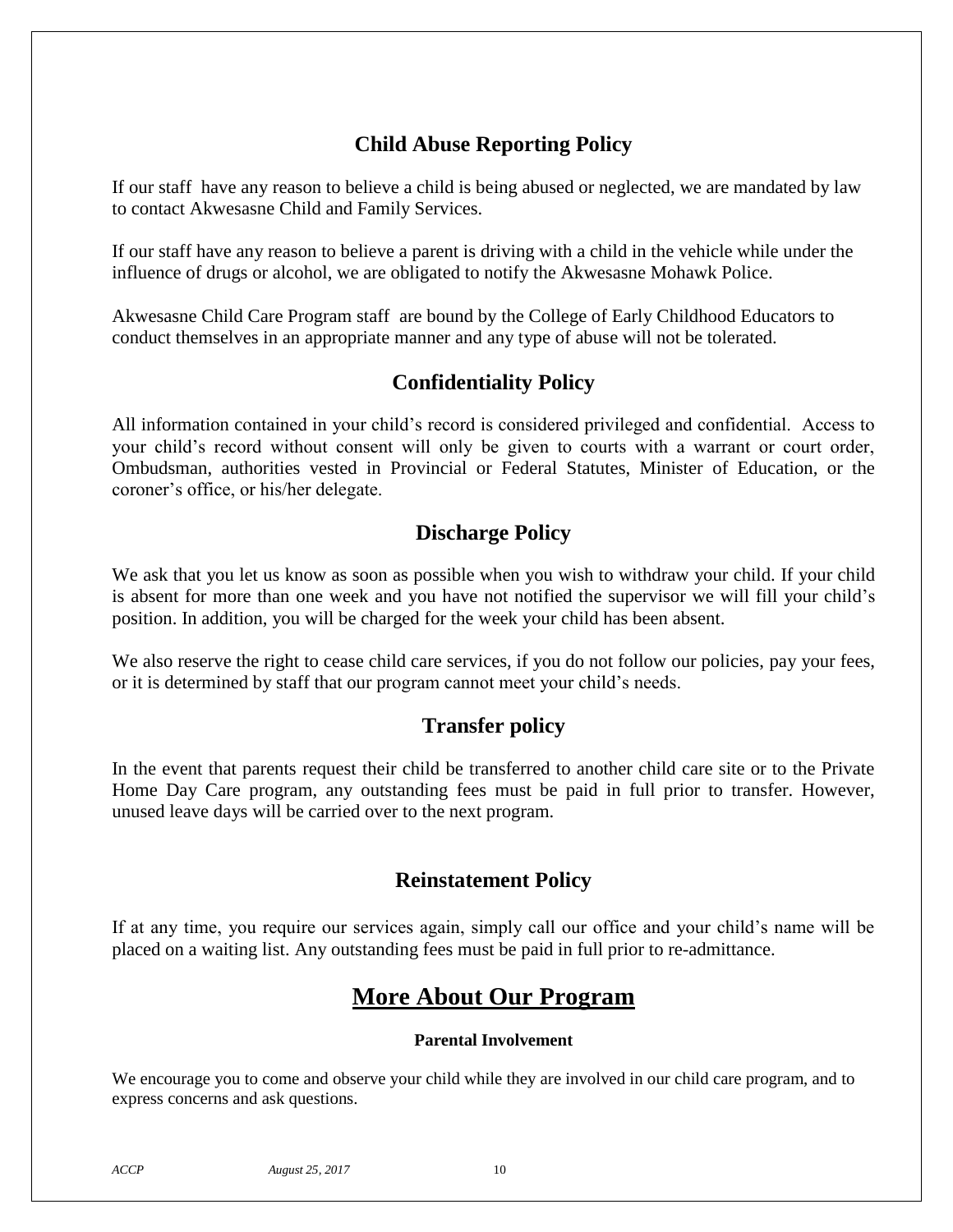On occasion, staff will schedule field trips for the children. Due to the age of the children, more than likely parents will be asked to chaperone their child, or send an alternate who must be at least 18 years old.

If a chaperone cannot be found, children will remain at the centre with staff that stay behind.

# **When a Parent Has Issues and Concerns**

Policy: The ACCP wishes to provide high quality services and we will address parent issues or concerns as they arise to continually evaluate and improve care.

Procedures: If parents have concerns about your child's care your first step should always be able to talk to the staff or your caregiver. Here are some tips:

- Schedule a time with your caregiver to talk about your concerns. That way, both you and the staff or caregiver will be ready to talk.
- Be prepared. Make notes ahead of time about your concerns.
- Be clear about what's being said. If you need clarification or have concerns about your caregiver's response, ask him or her to explain it further.
- If necessary, arrange a follow-up meeting.
- If frustrated or uncomfortable take your concerns to the center Supervisor and repeat steps above. The Supervisor must respond to the concerns immediately and address accordingly.
- If concerns still unaddressed or if the concern is about the Supervisor please put your concerns in writing and send it to the Program Manager. The Program Manager must respond to the letter within 5 business days in receipt and set up a meeting with the parent.
- If needed an investigation will ensue, and a letter and follow up meeting will occur after the investigation is complete.
- Parents have the right to appeal the decision of the investigation to the Director within 30 days of the date of the investigative outcome letter.
- The Director will respond to the complaints within 5 business days in receipt of the written appeal letter and repeat steps above.
- If still a concern the parent may appeal and address the Executive Director in writing within 30 days of the Directors response letter.

Talk to the College of Early Childhood Educators: If you have concerns about a Registered Early Childhood Educator providing care to your child, contact the [College of Early Childhood Educators](http://www.college-ece.ca/) to submit a complaint.

Children in Need of Protection: If you have a reasonable suspicion that a child may be in need of protection, you must report it to Akwesasne Child & Family Services 613-575-2341. A child in need of protection is a child who appears to be suffering from abuse or neglect.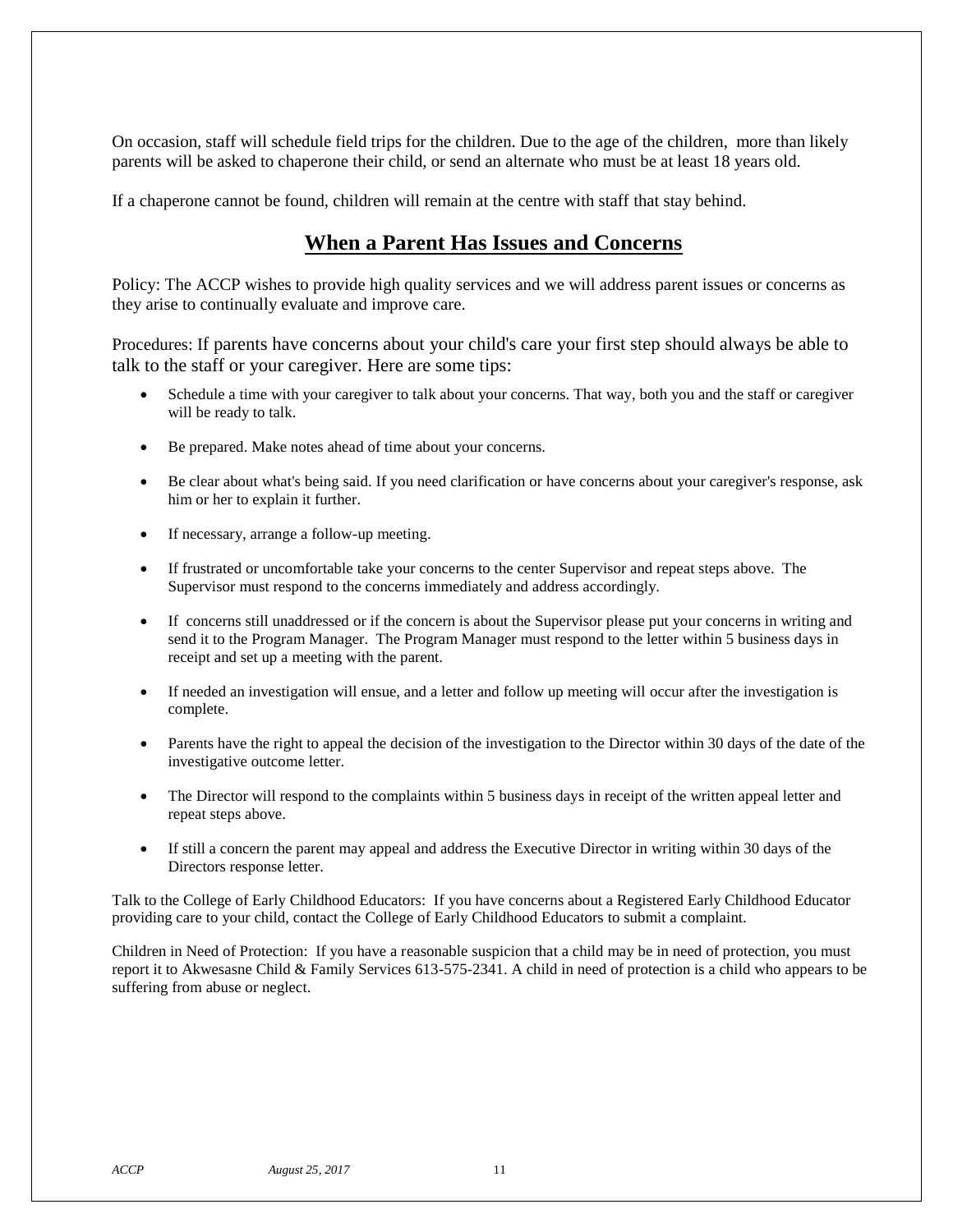#### **Volunteers and Students**

Volunteers to our program are welcome; however, criminal reference checks are required before acceptance. Periodically we partner with ECE programs and we accept ECE students for placements. They are supervised by the cooperating teacher in the classroom and monitored by the center supervisor; they are also required to have a CPIC done before starting their placement. Volunteers and students are supervised at all times by an employee and are not permitted to be alone with any child.

#### **Bulletin Boards**

On many occasions, we post on our bulletin boards, points of general interest or concern. This is where parents can find any notices, as well as sign-in and sign-out sheets.

Recalls and other notices will be posted for reference.

#### **Birthdays/Special Occasions**

If you choose, you may provide a healthy snack e.g. fruit or veggie platter, on this occasion. Although we do not include birthdays and special occasions in our budget, we do allow time to celebrate.

#### **Photographs**

From time to time your child will be photographed by staff or by other organizations. If you specifically do not want your child's picture taken, please advise our daycare staff, and we will make every effort to comply.

#### **When you no longer require ACCP Services**

We also ask that parents complete an exit survey upon completion of the program, as we value parent's feedback. Please return as soon as possible to a center near you or ask for a stamped envelope and you can put it in the mail.

# **Akwesasne Child Care Program Statement**

The Akwesasne Child Care offers extensive educational services to children and their families to promote success socially, emotionally, within school environments and within all other aspects of their lives.

The program is consistent with the Ontario Ministry of Education policies, programming and pedagogy within our centers and private home program. The guiding documents that support our programming include **How Does Learning Happen? Ontario's Pedagogy for the Early Years (HDLH), Ontario Early Years Framework, Ontario Early Learning Framework, Think Feel Act: Lessons from Research about Young Children (TFA), Early Learning for Every Child Today (ELECT).**

The Akwesasne Child Care Program (ACCP) is a Mohawk early learning center on reserve that promotes the ideology that all **children are competent, capable, curious and rich in potential.**

They offer emergent child-centered individualized curriculum in line with ELECT, along with culturally appropriate learning experiences based on the Mohawk culture/tradition and balanced with respecting and including all children's cultures enrolled in the program.

ACCP recognizes that each child is a unique individual who brings his or her own abilities to the program and deserves the encouragement and space to try new things, explore new ideas, and develop their own unique creativity.

We provide an environment that promotes curiosity and exploration. We believe every child deserves a safe and caring environment in which they will grow and develop to their maximum potential.

ACCP understands the importance of children's stages of development. For each child, their stage of development is individualized. Contributing factors include their unique family, community and life experiences. We aim to integrate all areas of child development in our program.

Our goals and approaches for children and their families are outlined below, each family is made aware upon enrollment and each staff, volunteer, home care provider review the goals and approaches and sign off annually, or any time this document is modified. The goals and objectives are implemented within the Kawehnoke Child Care Center, the Kanatakon Child Care Center, the TsiSnaihne Child Care Center, and within all of the Akwesasne Child Care Private Homes.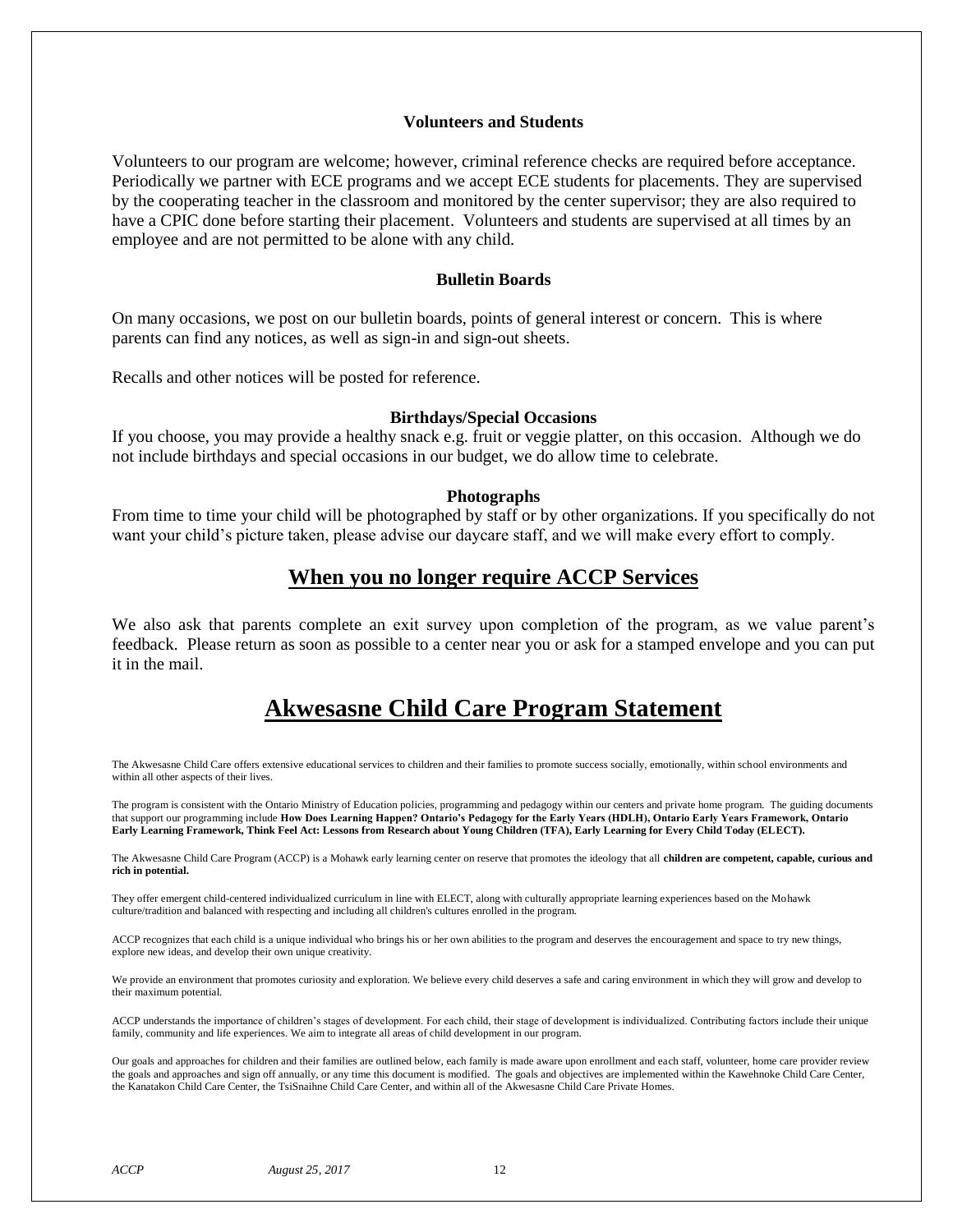The document is reviewed and signed off on during our January professional development day, however changes or suggestions can be made at any time as it is a living document. As ACCP values each child as individual and unique, we also value parent, staff, RECE, and stakeholder's feedback and support to provide the best practices and approaches for children enrolled within our program. Feel free to submit question or comments to Administration at 613-938-5067.

Program Statement: Goals & Approaches S.46(3)9a)-(k)

#### Goal

#### A) The Akwesasne Child Care Program promotes the health, safety, nutrition and well-being of children;

- Tasks & person responsible
	- By ensuring all policies and procedures are developed and signed off annually by all staff, volunteers, and students.(Supervisors)
	- By implementing universal precautions and handwashing throughout the day (RECEs)
	- By creating healthy menus and serving nutritional foods in a safe manner three times daily (Cooks)
	- By monitoring well-being of children make efforts to reduce stress levels of children (Supervisors & RECEs).

#### Success will be measured by:

Licensing inspection summary indicating requirements met by at least 85% in the areas of:

- Ratios of employees to children and group size
- Building, equipment, & playground Child Care Centers
- Health and Medical Supervision
- Program for Children
- Staff Screening measures and criminal reference checks
- Nutrition
- Emergency preparedness
- Administrative matters

#### Goal

B) The Akwesasne Child Care Program will support positive and responsive interactions among the children, parents, child care providers and staff;

#### Tasks & person responsible

- By training staff on ELECT, HDLH, & TFA and providing professional development (Supervisors).
- By promoting a child centered, competent, capable, curious, and rich in potential outlook of the child (RECEs, Cooks, Supervisors).
- By engaging parents on a daily basis (Supervisors, RECEs)
- By valuing every stakeholder to provide the best experience within child care (ALL).

#### Success will be measured by:

Licensing inspection summary indicating requirements met by at least 85% in the areas of:

- Program for Children
- Staff qualifications

#### Goal

C) The Akwesasne Child Care Program encourages the children to interact and communicate in a positive way and support their ability to self-regulate;

Tasks & person responsible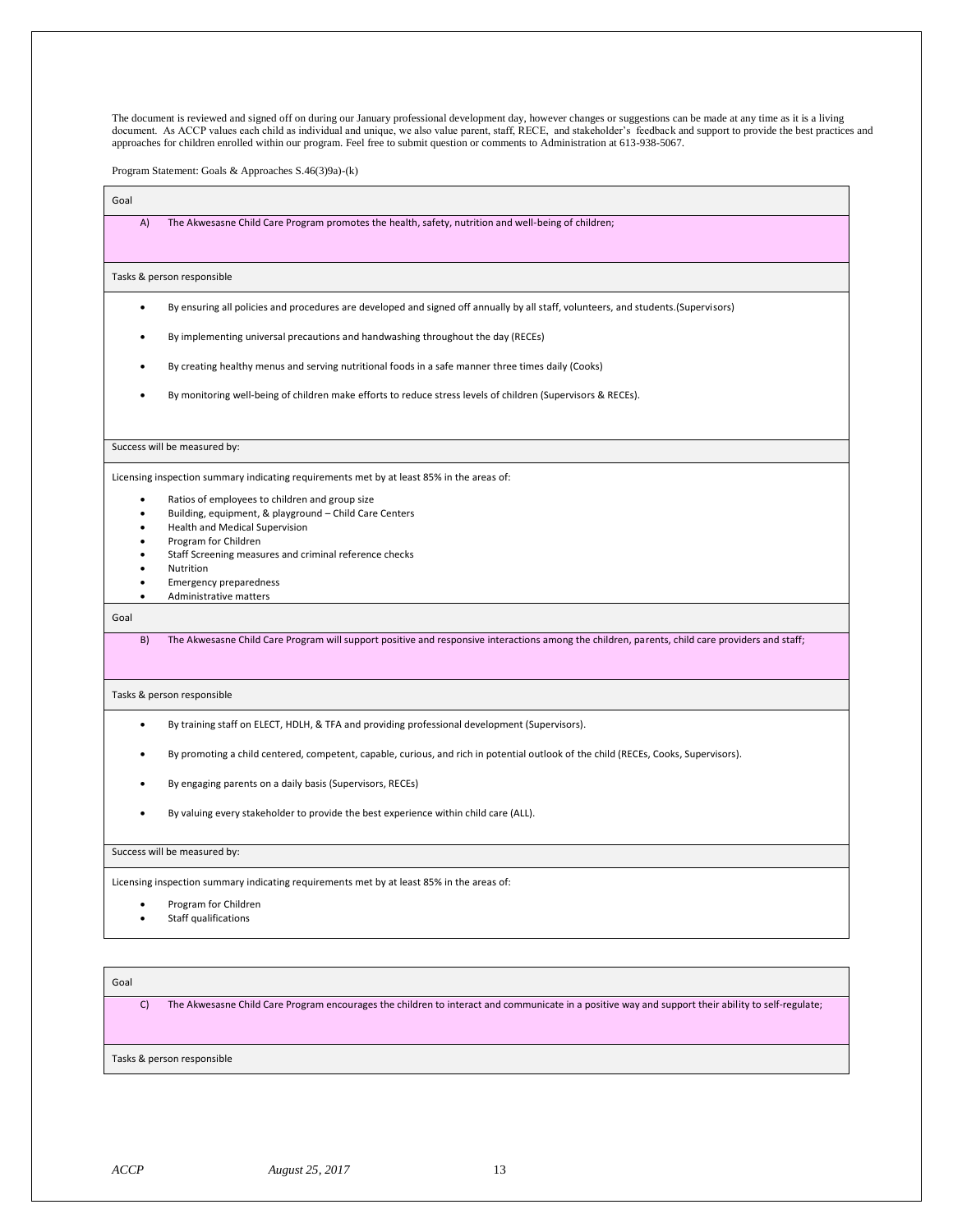- By promoting good words, respect for all, and positive communication will be promoted within all centers (RECEs, Supervisors)
- By monitoring and encourage coping skills to self-regulate and self soothe (RECEs)
- By ensuring stressors will be reduced as identified to encourage confidence and reduce frustration (REECs & Supervisors).

#### Success will be measured by:

Licensing inspection summary indicating requirements met by at least 85% in the areas of:

- Ratios of employees to children and group size
- Health and Medical Supervision
- Program for Children

#### Goal

D) The Akwesasne Child Care Program fosters the children's exploration, play and inquiry.

Tasks & person responsible

- By creating an exciting and stimulating environment inclusive of the atmosphere, classroom, outdoor centers (Supervisor, RECEs)
- By fostering engaging conversation on a continual basis (RECEs)
- By promoting learning through play, and taking a curious collaborative approach of shared thinking with the children. (RECEs)

#### Success will be measured by:

Licensing inspection summary indicating requirements met by at least 85% in the areas of:

- Ratios of employees to children and group size
- Building, equipment, & playground Child Care Centers
- Program for Children

Goal E) The Akwesasne Child Care Program provides child initiated and adult supported experiences; Tasks & person responsible By incorporating the child centered philosophy of TFA, ELECT, and HDLH (RECEs). By connecting and engaging with children and developing a positive relationship (All) By asking open ended questions, and building upon interests of the children (RECEs) Success will be measured by: Licensing inspection summary indicating requirements met by at least 85% in the areas of:

Program for Children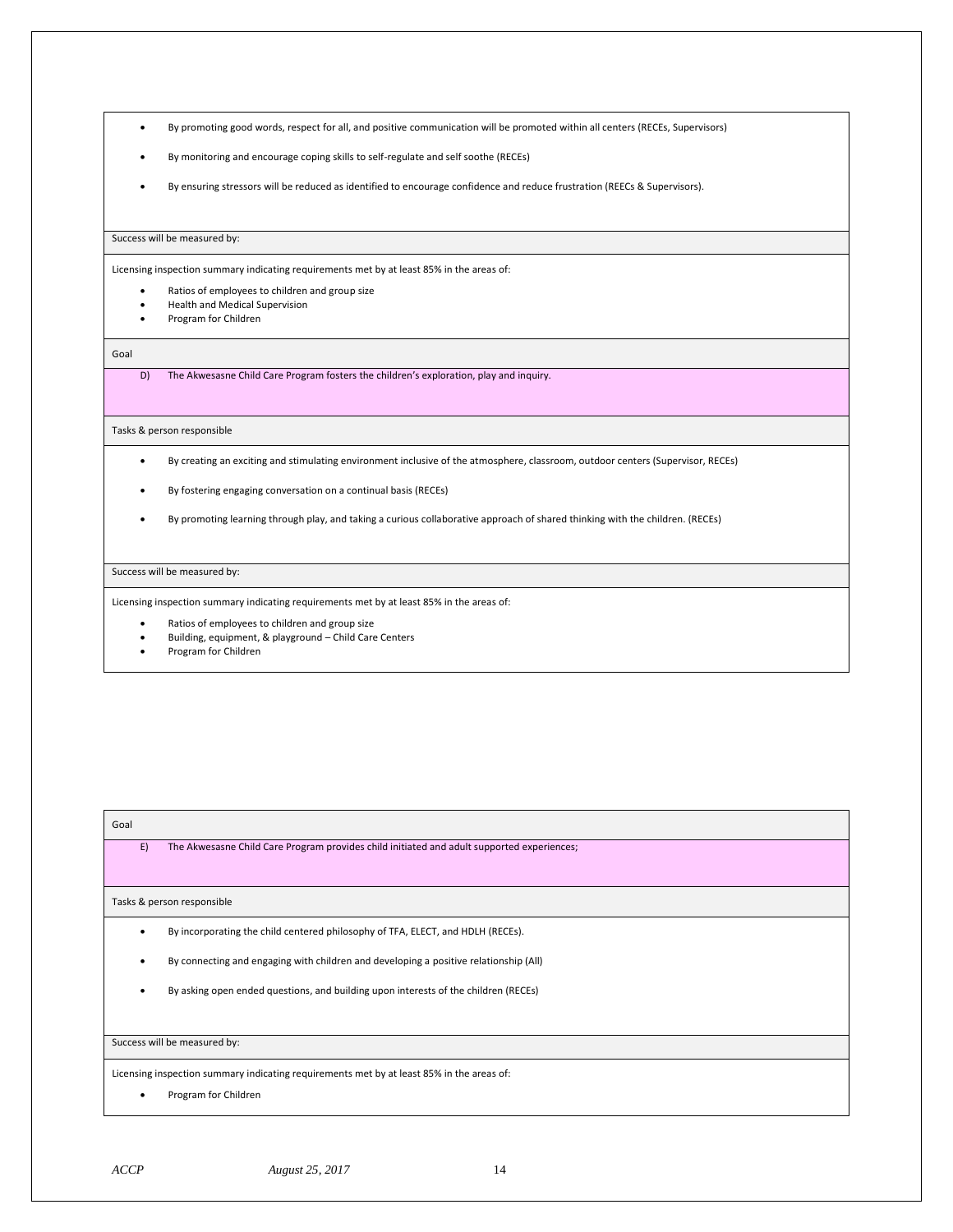#### Goal

F) The Akwesasne Child Care Program plans for and create positive learning environments and experiences in which each child's learning and development will be supported;

#### Tasks & person responsible

- By developing learning centers that are consistent with children's interests within the room (RECEs)
- By continuously monitoring and improving classrooms and outdoor space to enhance learning experiences (RECEs)
- By developing programing that emerges from the experiences within the environments (RECEs)

#### Success will be measured by:

Licensing inspection summary indicating requirements met by at least 85% in the areas of:

- Building, equipment, & playground Child Care Centers<br>• Program for Children
- Program for Children

| Goal                         |                                                                                                                                                                                                                   |  |  |
|------------------------------|-------------------------------------------------------------------------------------------------------------------------------------------------------------------------------------------------------------------|--|--|
| G)                           | The Akwesasne Child Care Program incorporate indoor and outdoor play, as well as active play, rest and quiet time into the day, and give consideration<br>to the individual needs of the children receiving care; |  |  |
| Tasks & person responsible   |                                                                                                                                                                                                                   |  |  |
|                              | By designing play spaces that spark curiosity and invite interest and questions (Supervisors & RECEs)                                                                                                             |  |  |
|                              | By providing open ended materials and interesting objects within their environments (RECES)                                                                                                                       |  |  |
|                              | By planning daily routines with flow and a sense of calm and simplicity to reduce any stressors (Supervisors & RECEs)                                                                                             |  |  |
|                              | Promote inclusion for all children to participate, aid those with special needs (ALL)                                                                                                                             |  |  |
| Success will be measured by: |                                                                                                                                                                                                                   |  |  |
|                              | Licensing inspection summary indicating requirements met by at least 85% in the areas of:                                                                                                                         |  |  |
|                              | Ratios of employees to children and group size<br>Building, equipment, & playground - Child Care Centers<br>Program for Children                                                                                  |  |  |
| Goal                         |                                                                                                                                                                                                                   |  |  |
| H)                           | The Akwesasne Child Care Program plans for and create positive learning environments and experiences in which each child's learning and<br>development will be supported;                                         |  |  |
|                              | Tasks & person responsible                                                                                                                                                                                        |  |  |
|                              |                                                                                                                                                                                                                   |  |  |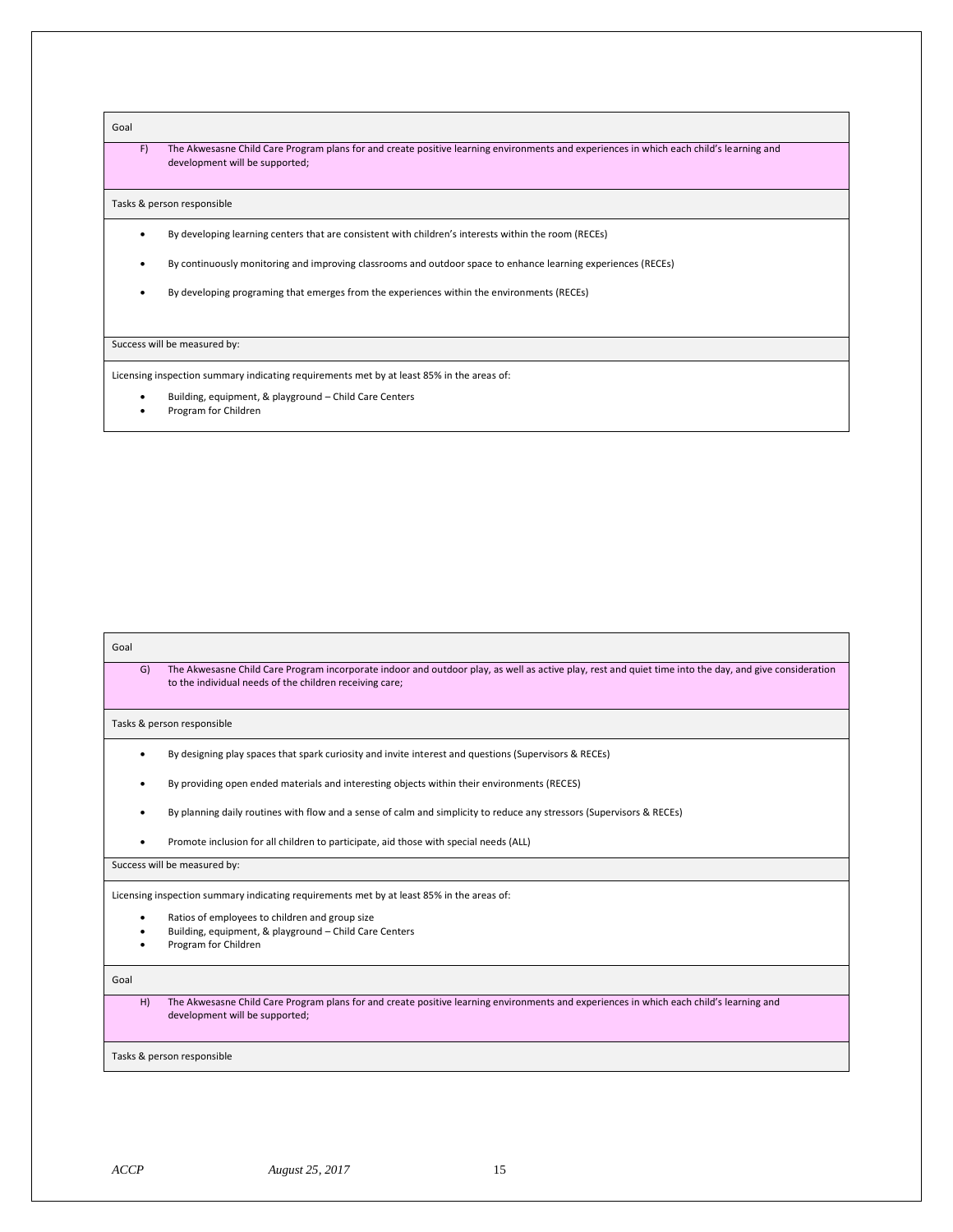By determining what a child is interested in, what draws them in and building upon that (RECEs)

 By working with child and conducting assessments (NDDS tool) and making every effort to accommodate and facilitate inclusion for special needs children (Supervisors, Admin, RECEs)

By documenting learning through learning stories, one per child per week (RECEs)

#### Success will be measured by:

Licensing inspection summary indicating requirements met by at least 85% in the areas of:

- Ratios of employees to children and group size
- Building, equipment, & playground Child Care Centers
- Health and Medical Supervision
- Program for Children
- Administrative matters

| Goal                         |                                                                                                                                                                                                                                                                                                     |  |  |
|------------------------------|-----------------------------------------------------------------------------------------------------------------------------------------------------------------------------------------------------------------------------------------------------------------------------------------------------|--|--|
| $\vert$                      | The Akwesasne Child Care Program involves local community partners and allows those partners to support the children, their families and staff;                                                                                                                                                     |  |  |
|                              | Tasks & person responsible                                                                                                                                                                                                                                                                          |  |  |
| $\bullet$                    | By participating in local networks to develop communication mechanisms to best service the child holistically, like Best Start, Head Start, schools, ACFS,<br>Welfare, Community Health, Nutritionist, neighboring childcare centers, literacy specialist, St Lawrence College (Admin, Supervisors) |  |  |
|                              | By attending inservices on programs to conduct referrals to local agencies including child welfare, speech and occupational therapy, hearing, etc<br>(Supervisors, RECEs, Admin).                                                                                                                   |  |  |
|                              | By working collaboratively with community health, EHO, fire, and building safety to ensure the safety and wellness of children (Admin, Supervisors)                                                                                                                                                 |  |  |
| Success will be measured by: |                                                                                                                                                                                                                                                                                                     |  |  |
| $\bullet$                    | Licensing inspection summary indicating requirements met by at least 85% in the areas of:<br>Health and Medical Supervision<br>Program for Children<br>Nutrition<br><b>Emergency preparedness</b><br>Administrative matters<br>Other Legislation Ministry & Policy                                  |  |  |
| Goal                         |                                                                                                                                                                                                                                                                                                     |  |  |
| J)                           | The Akwesasne Child Care Program supports staff, home child care providers or others who interact with the children at a child care center or home<br>child care premises in relation to continuous professional learning;                                                                          |  |  |
|                              | Tasks & person responsible                                                                                                                                                                                                                                                                          |  |  |
| $\bullet$                    | By providing three professional development days locally throughout the year to go over changes and updates (Admin, Supervisors)                                                                                                                                                                    |  |  |
|                              | By offering on-going training throughout the year (Admin)                                                                                                                                                                                                                                           |  |  |
|                              | By hosting staff meetings in each center once per month, and supervisory meetings to roll out new messages and increase program communication<br>(Admin, Supervisors)                                                                                                                               |  |  |
|                              | Success will be measured by:                                                                                                                                                                                                                                                                        |  |  |